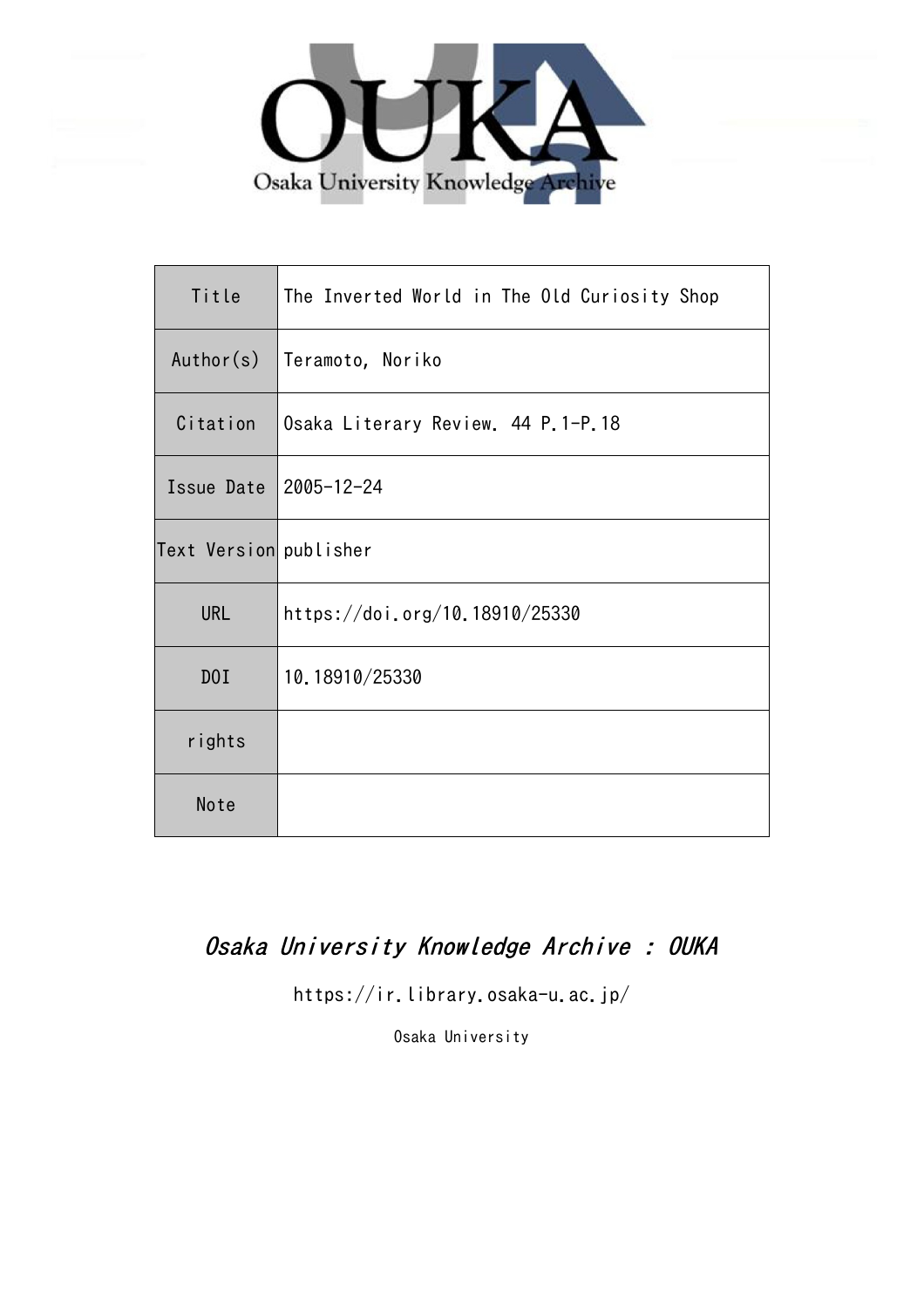## The Inverted World in The Old Curiosity Shop

## Noriko Teramoto

Charles Dickens's The Old Curiosity Shop was published as a serial from 1840 to 1841. It became highly popular amongst its readers as soon as Dickens began publishing his serial long novel in Master Humphrey's Clock. It was published in England and also in the United States. Readers in both countries became absorbed in the story as it proceeded and approached its ending. In particular, readers in the latter country were completely crazy about Nell's movements. It is said that the crowd shouted, 'Is Little Nell dead?' unanimously at the port in New York when the ship with the newest issue of the magazine arrived there.' They were shocked at and grieved over Nell's death.

In spite of the applause and devotion for this story amongst readers, it was severely criticized by a number of theorists and writers of Dickens's time. Of course, there were also many critics in his time who praised the story and Dickens. According to Ford, Daniel O'Connell 'was so upset by the death scene that he burst into tears and threw the book out the window' (Ford 56). Fielding says, 'Lord Jeffrey, the old critic of the Edinburgh Review, declared there was "nothing so good as Nell since Cordelia"<sup>'</sup> (Fielding 64). However, as soon as the serial story ended, critics said the story was too sentimental and Dickens himself was too crazy for Nell. For example, Ford mentions, Talccording to Oscar Wilde, one must have a heart of stone to read the death of Little Nell without laughing' (Ford 55).

Although some critics say that this story is just a 'fairy-tale',

 $\mathcal{I}_{\mathcal{L}}$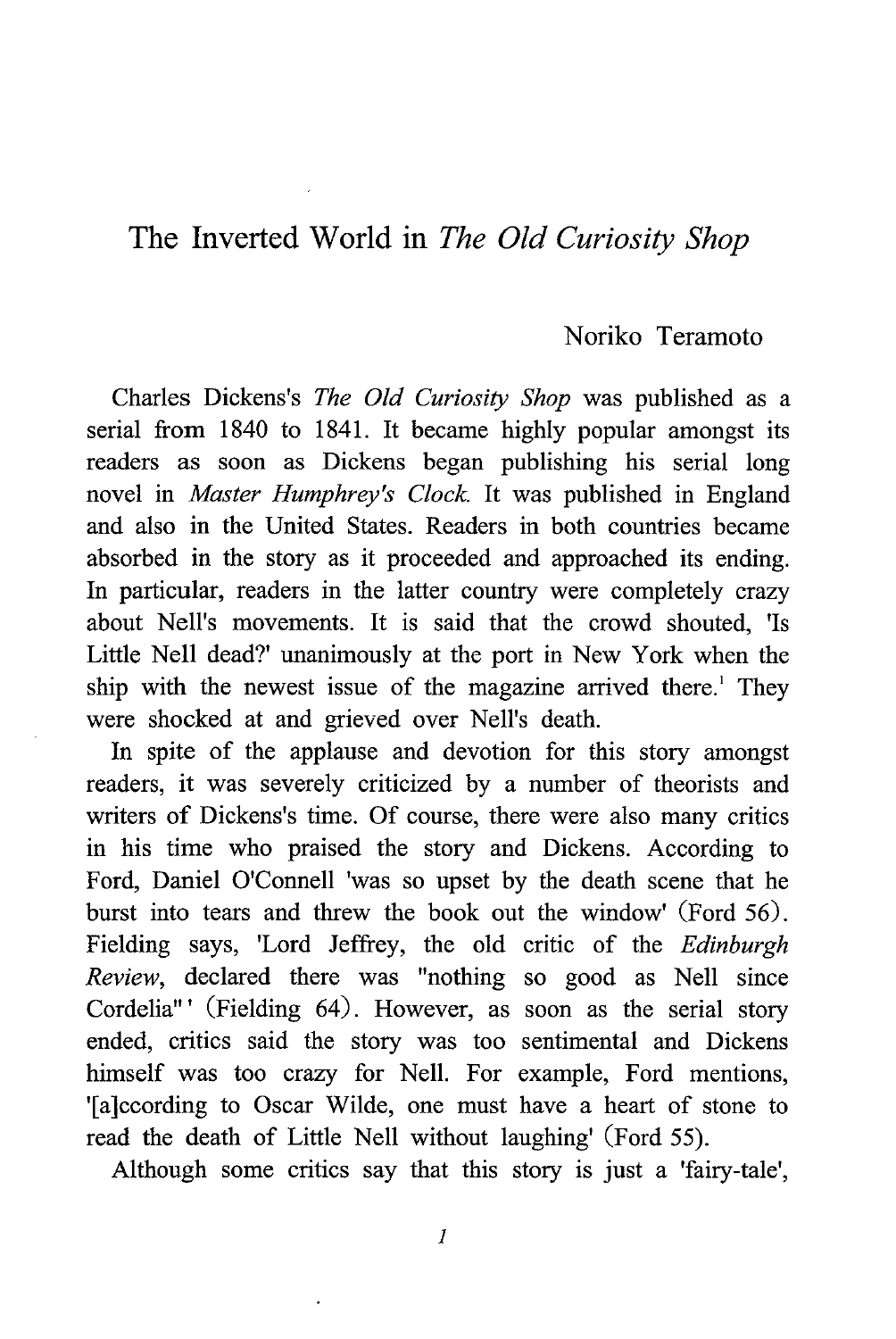it seems to me it is more than that. Dickens made the best use of the opportunity to describe his criticism to others, especially to the people at the top of the society in his era.

What attracts me most are the inversions in this text. There are many layers of them in this text from its beginning to the end. Some characters in the story have the world upside-down in their own minds, some people have reversed relationships and also, most interestingly, the world inside The Old Curiosity Shop itself is inverted. Dickens used these inversions intentionally. By looking at the inversions in this text closely, we can find Dickens's criticism and hope that he expressed in this story.

'Inversion' in this text is seen quite a lot of times . The most famous inversion may be the relationship between Nell and her grandfather, which I'll refer to later in this thesis. There are more inversions in this text. For example, Quilp's body itself can be considered to be one of them. His body is small but his head gigantic. They are not well balanced. As I'll mention later, there are a lot of other inverted things in this text. Dickens must apply these inversions as a symbol. In my opinion, he succeeds in grabbing readers' hearts and expressing his criticism of society with them.

Among the inversions Dickens sets, the most interesting person who needs to be looked at carefully is Tom Scott. The fact that we should pay attention to is that he often inverts his body by himself, by standing on his head. Critics have not paid much attention to him. They usually take notice of Nell, Old Trent and Qui1p. Of course, they are worth being considered. However, their ignorance of Tom seems rather strange, considering many critics' attentions to the perverted relationship between Nell and Old Trent. Their perverted relationship must be also reconsidered in connection with Tom Scott. Usually the word 'pervert' contains a sexual implication, but in this thesis, I apply it to strengthen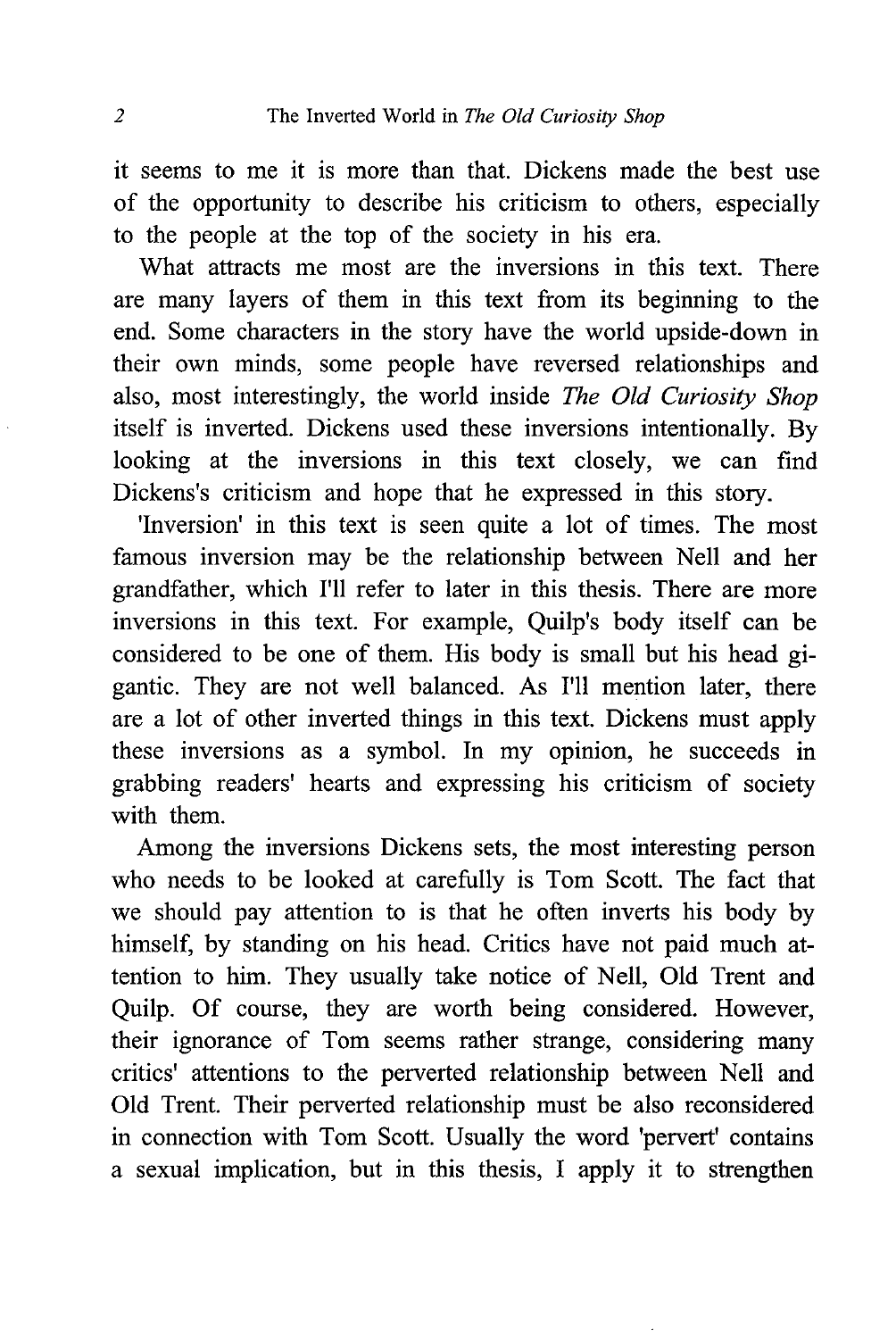'invert.' Therefore, 'perversion' in this thesis means a relationship stronger than 'inversion' such as the connection between Little Nell and Old Trent.

The reason why Tom Scott should be paid attention to in examining inversions in this text is, firstly, that his actions are outstanding. His favorite handstand itself shows the inversion. Secondly, his handstand is described in a symbolic way. The story even seems to start and end with his handstand. The facts I will refer to in the first chapter will certify his importance. There are many incidents and acts concerning him that are quite different to those of other people in this novel. Without paying attention to Tom Scott, we cannot understand this text properly.

## 1. Tom Scott (Quilp's Boy)

The person who symbolizes the inversion in this text most is Tom Scott, who is Quilp's boy. Critics have never argued for his symbolic importance in this novel. The importance of his standing upside down is summed up in the fact that he does not stand on both his legs when he is introduced to the reader for the first time and when he is mentioned for the last time: he stands on his head or tumbles. By examining his two representative acts, standing upside down and tumbling, this text will tell us how important his role is to convey what Dickens wanted to say.

Tom Scott's standing on his head means that his peculiarity, that is his behavior toward Qui1p is totally unique: he opposes Qui1p, he is the only one who is allowed to do so, he has 'a strange kind of mutual liking' (49) for Qui1p, and he sheds tears when he learns about Quilp's death, and so on. In fact, this strange relationship between them is described clearly in the text:

How born or bred, or how nourished upon blows and threats on one side, and retorts and defiances on the other, is not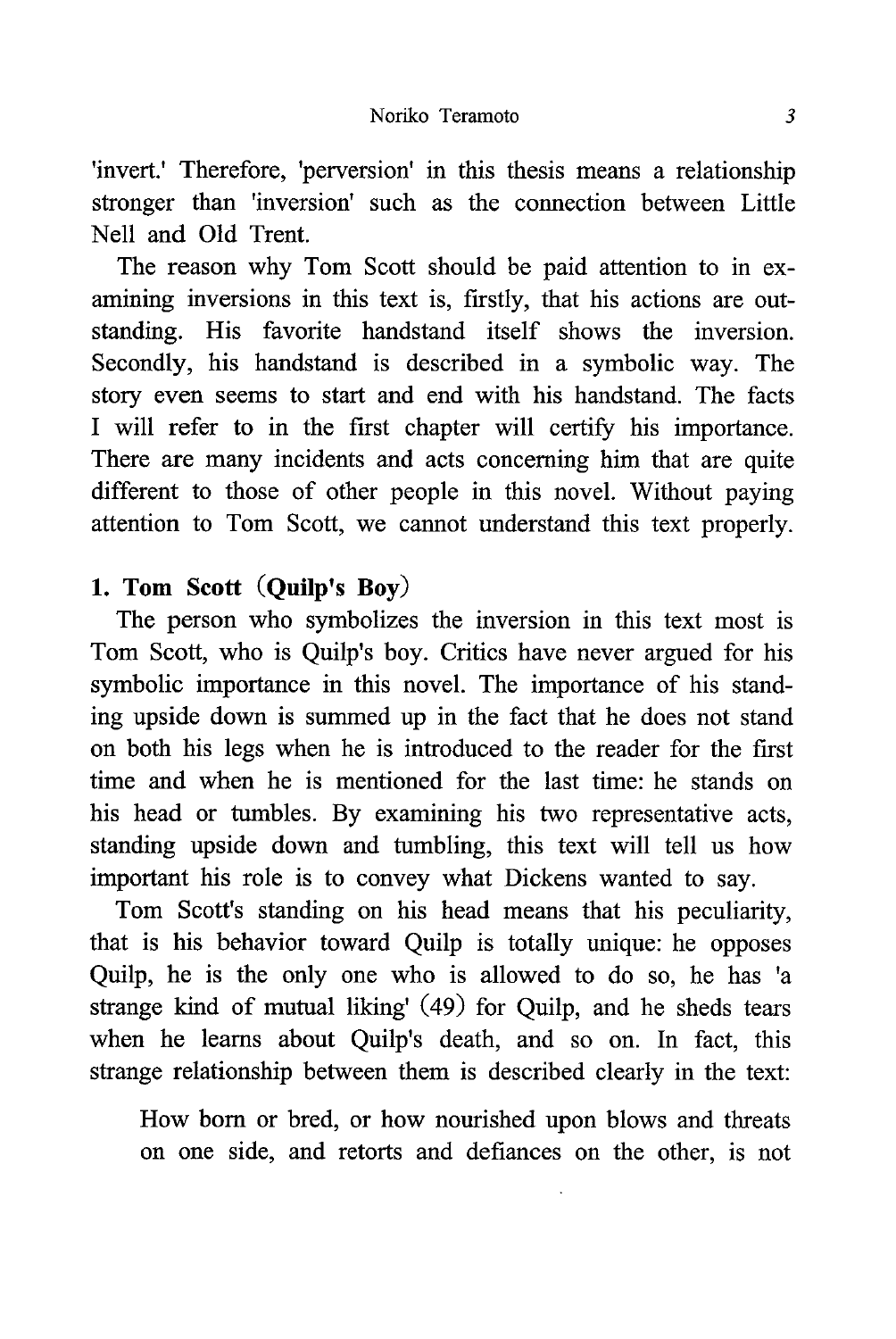to the purpose. Qui1p would certainly suffer nobody to contradict him but the boy, and the boy would assuredly not have submitted to be so knocked about by anybody but Qui1p, when he had the power to run away at any time he chose. (49)

It comes to our mind that his act, the handstand represents his way of behaving toward Ouilp, which is inverted compared to others. Then, it can be said that since he has the inverted view inside, he likes Quilp and vice versa.

There is another interesting fact that makes Tom Scott stand out in this text. It is about his extraordinary success after Quilp's death:

 Being cast upon the world by his master's death, he determined to go through it upon his head and hands, and accordingly began to tumble for his bread. . . . [A]nd afterwards tumbled with extraordinary success, and to overflowing audiences. (550)

The description of a person's success like this, especially that of people who are closely connected with Quilp, is quite rare in this text. All the people but Tom who obey, flatter and work for Quilp never succeed. For example, Sampson Brass's name '[is] erased and blotted out from the roll of attorneys.' (549) Considering this description, Tom's success seems to stand out as a curious fact.

Paying attention to Quilp and Scott's significance to each other is helpful in thinking about the change in Tom Scott's behavior, standing on his head to tumbling. When he appears in this novel, he is always with Quilp except after his death. It means that Tom is not able to show up without his master while Quilp is alive because they are described as an inseparable pair. Tom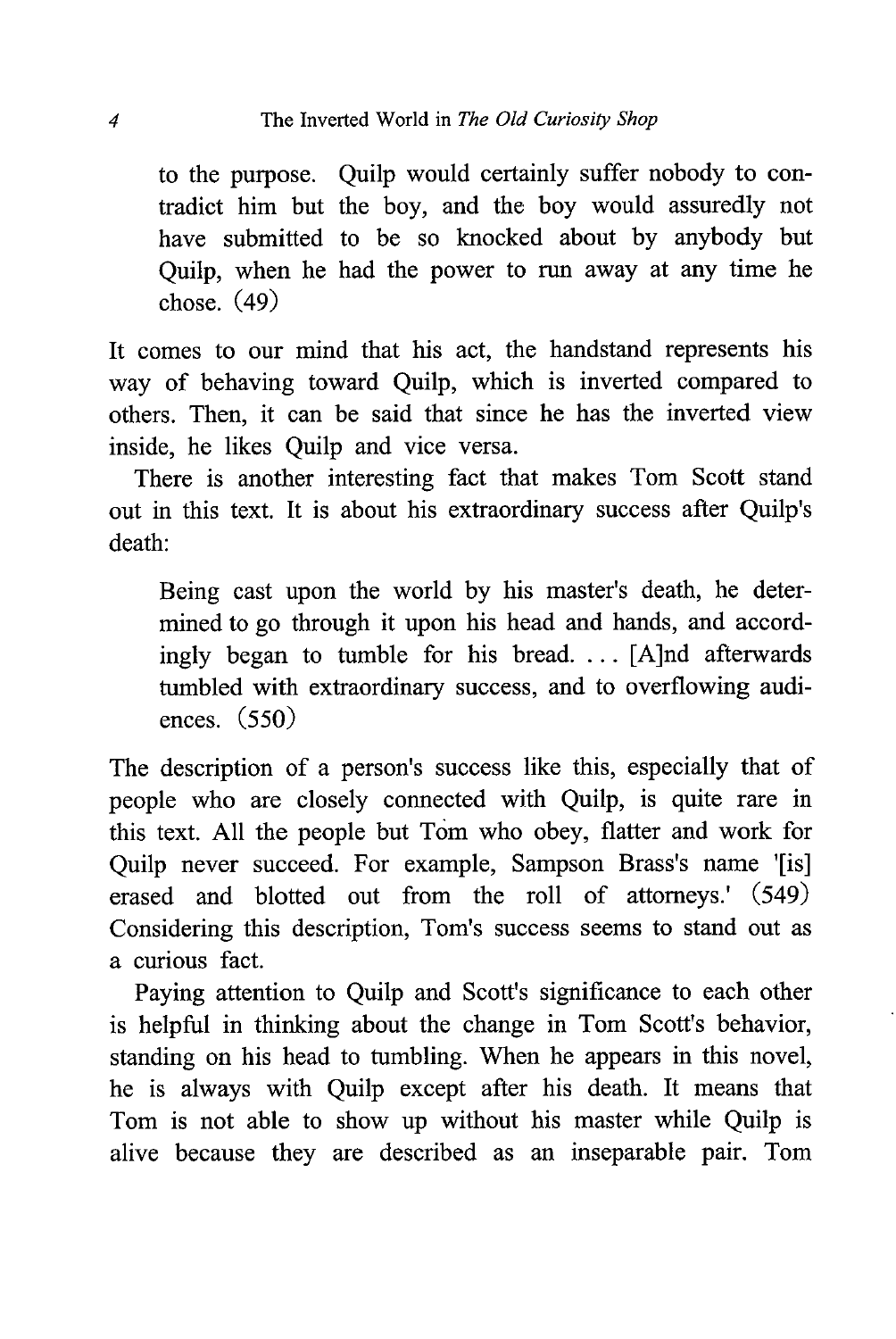#### Noriko Teramoto 5

Scott stands on his head and looks at Ouilp in the inverted way, upwards. On the other hand, Qui1p stands on his legs and looks at Tom in the normal way, downwards. They need to look and to be looked at in both ways, upwards and downwards. That makes them important for each other and an inseparable pair. Separated from Quilp after his death, Tom by himself needs to see the world in both ways, upwards and downwards. It makes him start tumbling. He can not do anything but tumble and see the world around him continuously in both ways. Thus, it can be said that his actions are dependent on whether he is with Quilp or not. That will give us the reason why Tom Scott does not leave Quilp and there is 'a strange kind of mutual liking' (49) between them.

Among Quilp's followers, only Tom likes to make the world upside down. Quilp's followers who stand on their legs as people usually never succeed, but Tom Scott who likes to stand on his hands succeeds. Dickens intended for this inversion to occur. Readers feel a sense of familiarity with Tom because of his actions like handstands, and regard him as a funny and humorous person and accept him. Accepted by many readers, Tom transmits Dickens's claims to readers without difficulties. Dickens entrusts Tom to convey his criticism to people around the world. Tom Scott may be described as Dickens's double who conveys his criticism.

Referring again to the quotation on Tom's success, Dickens and Tom have something in common. In this case, the words 'overflowing audiences' will certify this argument . A person who rarely speaks and stands upside down or tumbles is generally called 'a fool' and thought to be a person who attracts and draws people's attention. Considering his acts, the only word that describes Tom Scott properly is 'a fool.' His role as a fool is important in this sense as he is looked at by many people. Tom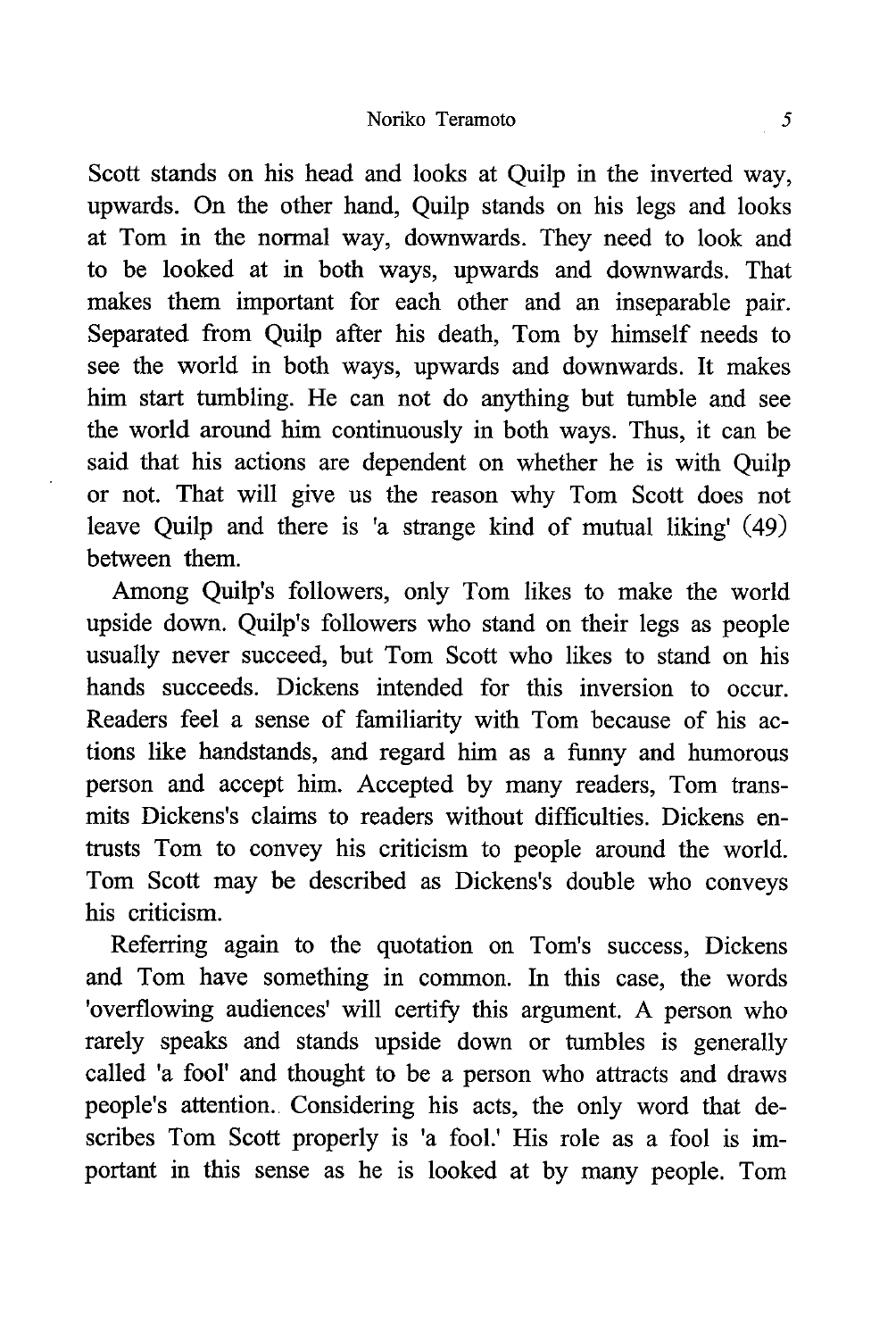Scott grabs people's (and readers') interest when he acts as a fool. When he stands on his head, he always cares for Quilp's eyes. When he tumbles at the end of the novel, he does so in order to show his act to the audience, so he cannot act without being concerned about reactions. Thus, he always cares for others' eyes when he stands upside down and tumbles. In regard to his constant concern for people around him, Tom Scott is like Dickens. Dickens was a writer who cared very much for his readers' reactions. While writing this story, he changed what he had originally planned to write constantly worrying about readers' reactions. According to many critics, he was originally going to write a short story about Nell. Readers expected it would be a new long novel when he published this story and 'the first number [sold] seventy thousand copies' (Fielding 61). However, when they learned it was not a long novel but just a short story, readers stopped buying and 'by the third number their decline was disastrous' (ibid 61-62). Then, Dickens changed his original plan to publish a long novel because readers wanted a continuous story. This shows his extreme care for the people around him, readers in this case. His thirst for public admiration is similar to that of Tom Scott. The next chapter will further explore the twin natures of Dickens and Scott.

As I have mentioned, inversions cover Tom Scott totally and contain the importance to be carefully looked at. His inversion, standing upside down symbolizes all the inversions in this text that I will refer to later in this thesis.

## 2. Qui1p

The second interesting person who should be looked into carefully is Quilp. Komatsubara claims that Quilp is Dickens's double in the way he directs himself. According to him, 'Dickens has an extraordinary passion for performances and direction. And in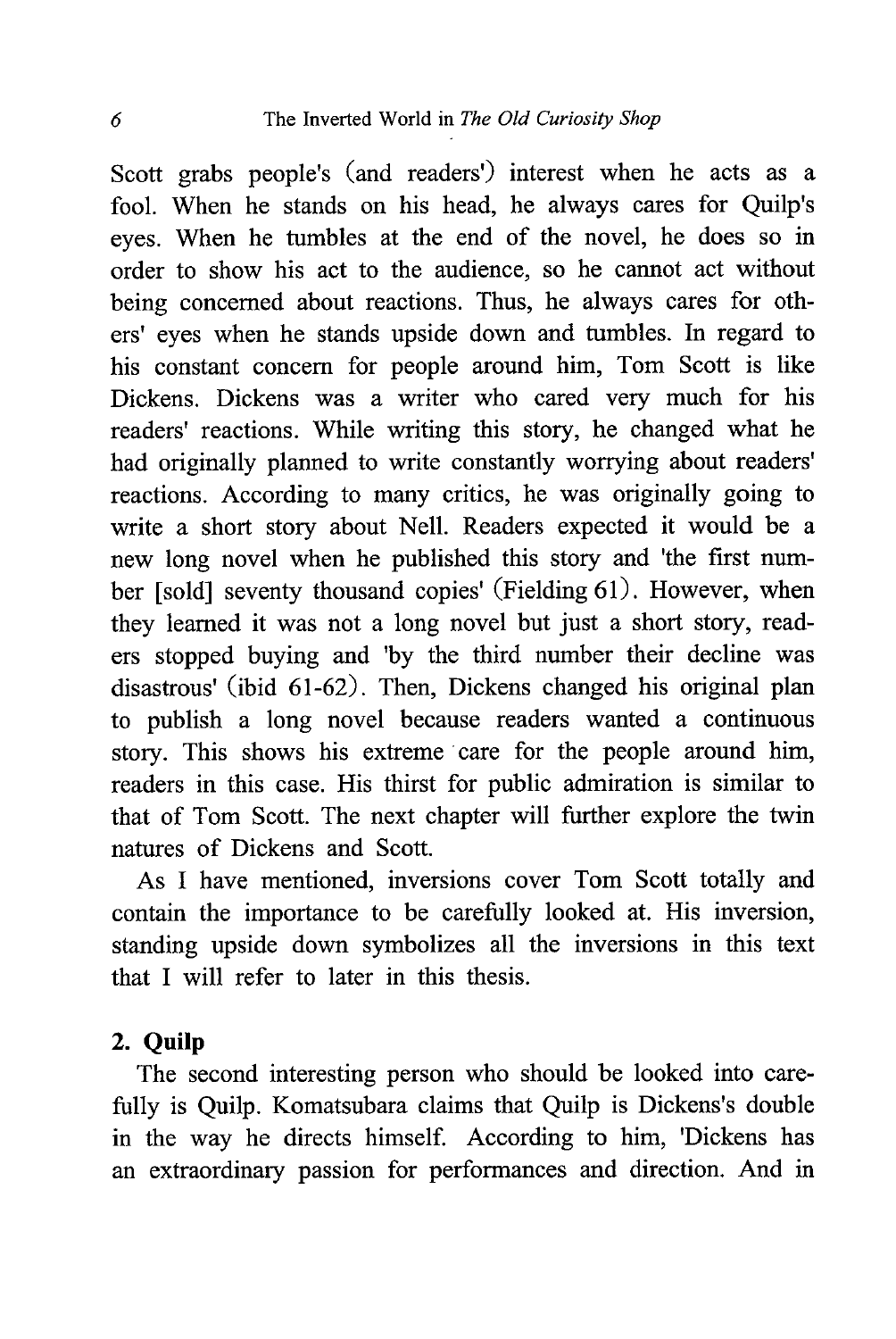this sense, Qui1p is greatly given Dickens's characteristics' (Komatsubara 109).<sup>2</sup> My interpretation of their 'directing' themselves is that they calculate people's reactions before they act. That is, whenever they act, they do it in order to be regarded as people around them expect. Considering this point, the necessity of looking into Qui1p closely is strengthened because a person who is described as Dickens's double must be given a special mission to convey the writer's opinion.

Here, it is necessary to refer to Tom Scott again. As I mentioned in the previous chapter, he is like Dickens in regard to his constant concern for people around him. The same thing can be said concerning Ouilp. As Komatsubara argues, Ouilp is always worrying about people's reactions. As I mentioned in the previous chapter, Tom Scott and Qui1p are an inseparable pair and both mind others. Therefore, it can be said that both of them are endowed with many of Dickens's characteristics. Although Komatsubara applies the expression 'Dickens's double' only to Qui1p, the expression can be applied to Tom Scott also. In other words, they are both Dickens's other selves in respect of directing themselves. In this sense, the reasons why Tom Scott only is allowed to be with Qui1p and Tom Scott and Qui1p have 'a strange kind of mutual liking' (49) each other will be clear. It's because Tom and Quilp, are derived from the same origin, Dickens. This fact certifies the argument that Tom and Qui1p are described as an inseparable pair in the last chapter. Quilp has a lot of inversions and this makes it important to look into him carefully.

His way of eating seems dreadful to us:

[H]e ate hard eggs, shell and all, devoured gigantic prawns with the heads and tails on, chewed tobacco and water-cresses at the same time and with extraordinary greediness, drank boiling tea without winking, bit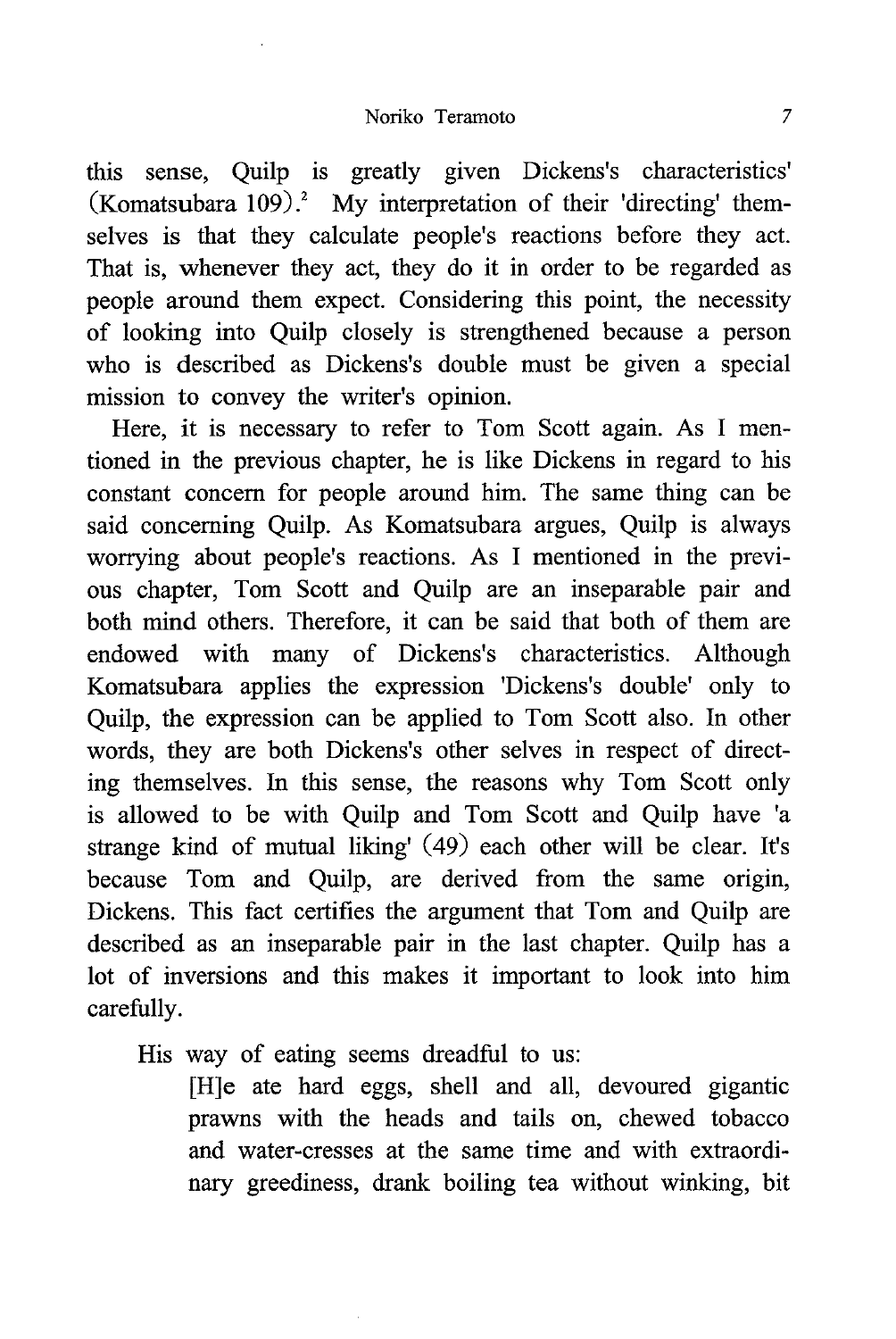his fork and spoon will they bent again, and in short performed so many horrifying and uncommon acts that the women [Mrs Qui1p and Mrs Jiniwin] were nearly frightened out of their wits, and began to doubt if he were really a human creature. (47)

As I read this quotation, I have doubt whether he is really a human or not. Dickens often describes him as 'a dwarf', which is not an ordinary human being, to emphasize his uncommonness. Also, he often uses 'doglike' to describe him. For example, his smile is 'the old doglike'  $(46)$  one and has 'a horribly grotesque and distorted face with the tongue lolling out' (47) . The person, whom people imagine with those characteristics, is terribly fearful. He does not seem to be a human being but a beast. If he is not a human but a beast, it means that a beast is a leader of human beings and controls them in this story. Usually, humans keep and regulate animals. Therefore, if he is a beast, it means that the world around him is inverted by Dickens. The world in The Old Curiosity Shop is under Quilp's control, the beast's regulation. It clearly shows the reversible world.

It makes me associate the inversion concerning Quilp with some pictures in The Reversible World: Symbolic Inversion in Art and Society.<sup>3</sup> There are some pictures that show reversed relationships between animals and human beings such as fish on land and in trees, a horse driving a man, an ass washing it's master's head, and a parrot teaching a caged man to talk. These examples tell us that the 'inverted world' is not only available to refer to the relation like a visible inversion of an object, such as a building built upside down and a person standing on one's head, but also to the vertical relationships, such as the connection between King and his servants or a driver, a chaise and its horse. The vertical relationship like the latter connection is clear in our mind. In some of the pictures about the inverted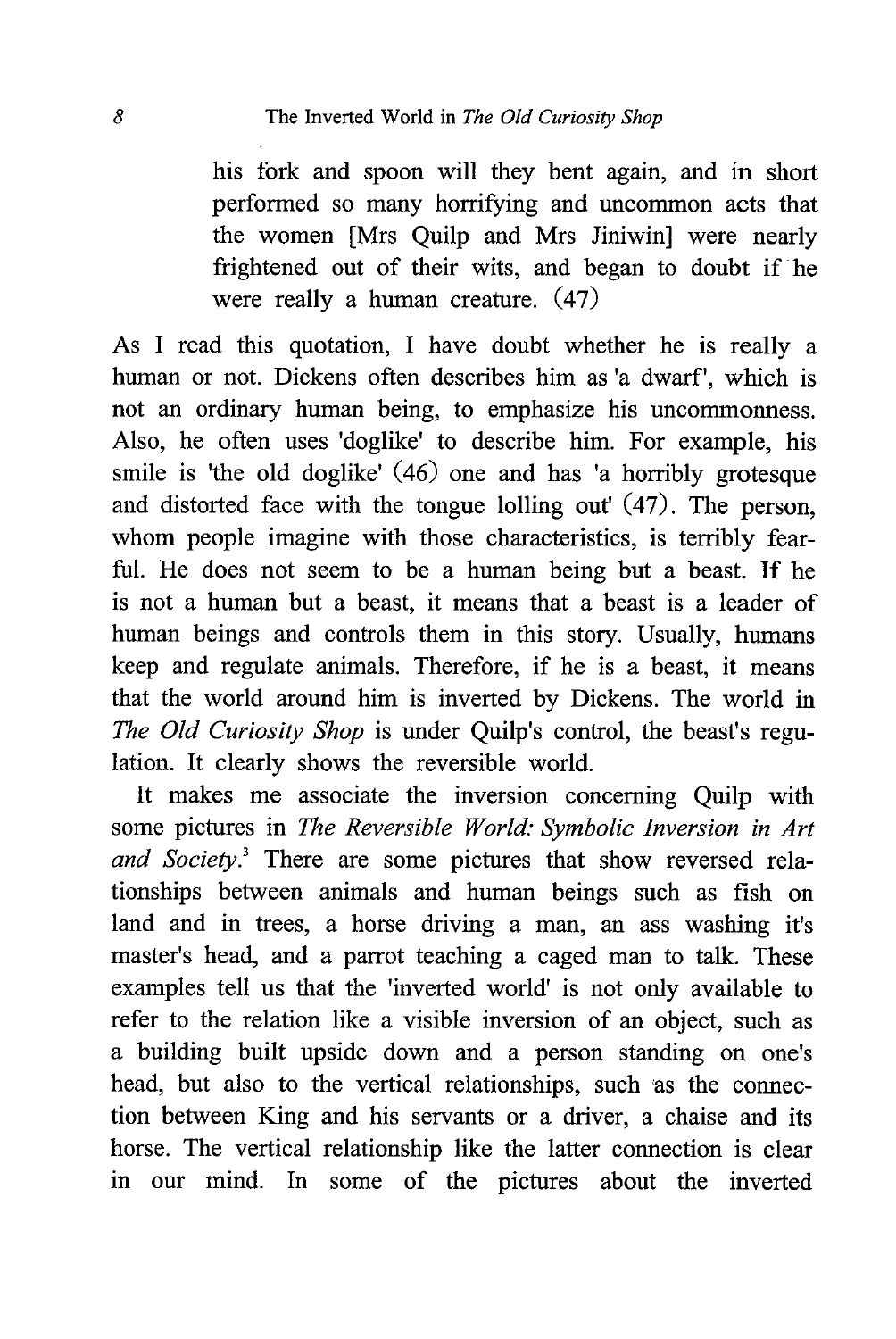relationships in the book, animals lead and control human beings: a sheep shearing its shepherd, a donkey driving its laden master, and an ox driving men at plough. Since Qui1p is not a human but a beast, it can be said that the association between Qui1p and people around him is turned upside down. Here we can see another symbolic inversion. This perverted vertical relationship dominates this story from its start to the end as one of the layers of inversion.

The fact that Quilp, an animal or even a beast, stands at the top of the hierarchic society in this text is one of the most symbolic inversions in this story. He sometimes threats Tom Scott and Kit with 'a thick stick' (54) in his hand. This picture makes me think once more of the drawings in The Reversible World. There are a few illustrations that show a donkey with a whip in its hand driving a chaise which some young ladies are leading. These two pictures seem to be the same in this sense that an animal threatens people with a kind of weapon in their hands and drives them. These people are all terribly afraid of the beasts and can not help obeying them. The image those two have in common certifies the inverted world in this text.

Then, we have some doubt if there are clear pictures that illustrate Quilp's body upside down in the text. There is a description which shows his body completely upside down in front of Kit's mother:

[H]e derived in the course of the journey much cheerfulness of spirit, inasmuch as her solitary condition enabled him to terrify her with many extraordinary annoyances; such as hanging over the side of the coach at the risk of his life, and staring in with his great goggle eyes, which seemed in hers the more horrible from his face being upside down; ... getting nimbly down .. . and thrusting his head in at the window with a dismal squint. (367)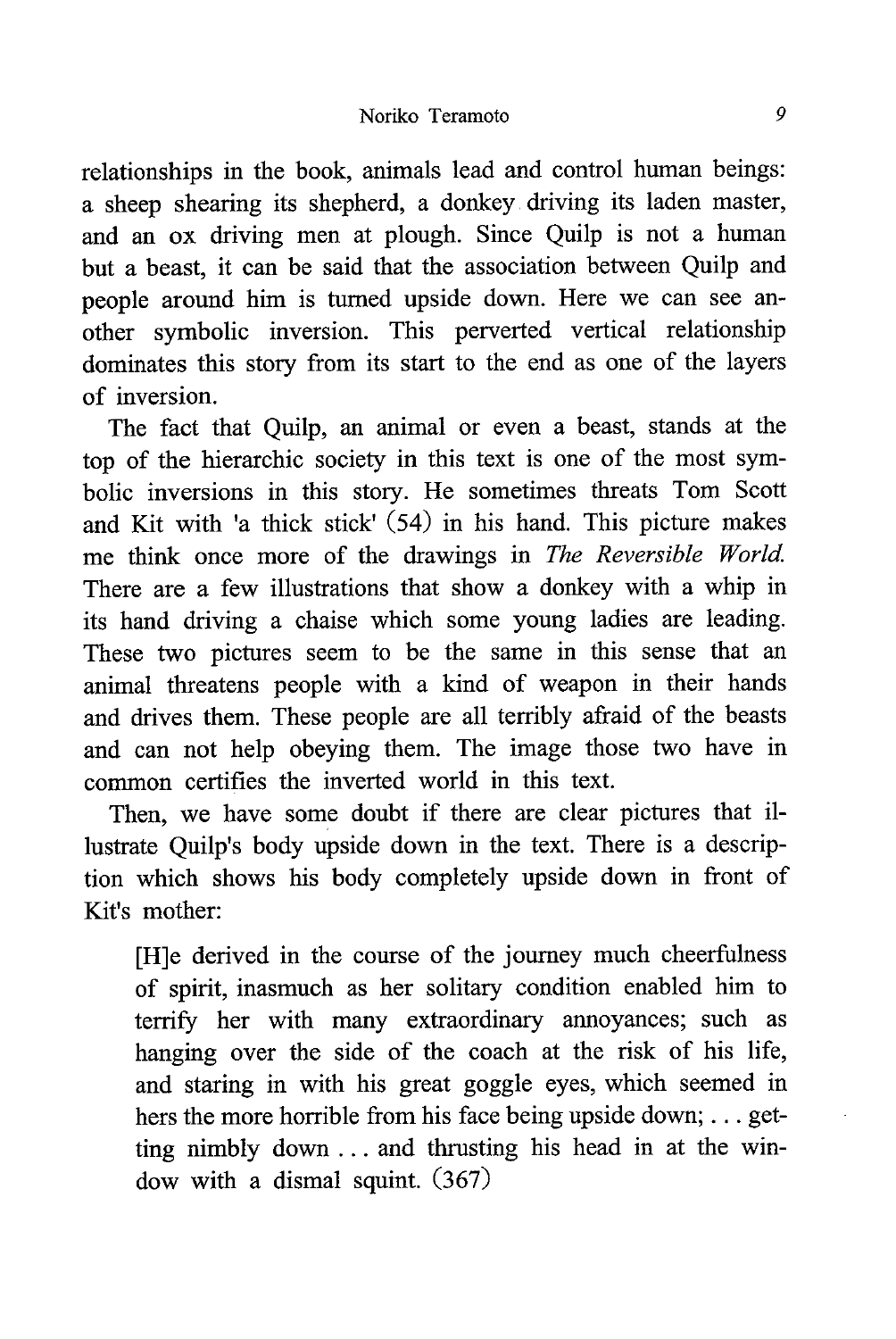Here he makes his body upside down just like Tom Scott. Considering his big head and small body, the body seems to suit the law of gravitation for the first time when he turned his body upside down. However, when he makes his body follow the terrestrial gravitation, the figure looks strange and even grotesque enough to make a person want to run away. A different law, or even a totally opposite law, seems to work upon Qui1p. In other words, he has an original inverted law of gravitation inside.

As I've said, there are many inversions concerning only Qui1p. Referring again to Komatsubara, Dickens invented Qui1p as his double and directed him. It leads us to think that he uses Qui1p as a tool to convey what he himself wanted to say: the person who stands at the top of the society himself has inversion inside and the society around him is inverted by him. It does not mean that the inverted world is inverted again and becomes in order but that the two inversions make double layers, so the inversion is strengthened. That is, the person who has the inversion inside at the top of the inverted world is doubly inverted. Since Qui1p is inverted by nature and he is at the top of the inverted hierarchic world inside The Old Curiosity Shop, his inverted nature is stronger than that of other people in the text.

## 3. Nell and Old Trent

As I have discussed before, the most famous perverted relationship in The Old Curiosity Shop is the one between Little Nell and Old Trent. As many critics have pointed out, the relations between the two are totally perverted. Old Trent, who should care and protect Nell, is not reliable enough, so Nell must look after herself and even her grandfather instead. This perversion is regarded as one of the layers covering in this text.

Their perverted relationship as an unreliable grandfather and a young guide is described directly in the morning when he and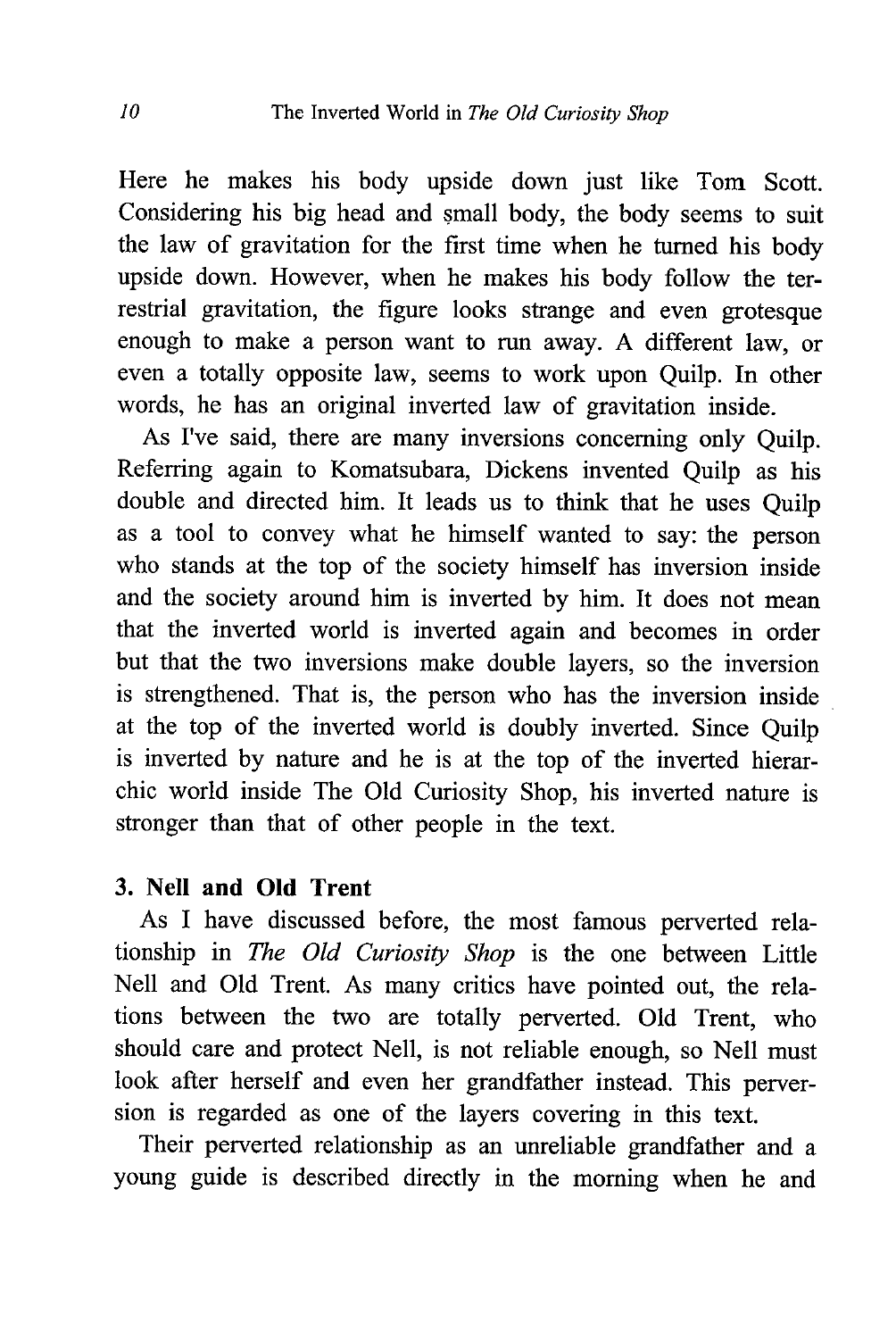Nell decide to start off being beggars:

They got the door open without noise, and passing into the street, stood still.

'Which way?' said the child.

The old man looked irresolutely and helplessly, first at her, then to the right and left, then at her again, and shook his head. It was plain that she was thenceforth his guide and leader. The child felt it, but had no doubts or misgiving, and putting her hand in his, led him gently away. (103)

It is Old Trent who decides to steal away on that morning. However, when the time he needs to decide where to go comes, he can not do anything but shake his head. This perversion has the effect of drawing readers' attention. However, this relationship is not presented for the first time in the morning they steal away. Old Trent himself notices this at the very beginning of this story. When he talks with the narrator of this story in the first chapter, he says, 'It is true that in many respects I am the child, and she the grown person' (18). This statement is the first hint for readers to understand the inverted world in this story.

The responsibility to make decisions and lead others to the proper way is usually given to adults instead of children. Considering this, Nell plays the role of an adult. As for Old Trent, he appears childish when he makes sure if she has no more money with her in the next morning after he has robbed her. He says, 'But is there no more, Nell?' and 'no more anywhere? Was it all taken — every farthing of it — was there nothing left?' (237). He looks like a child who wants more money even though he has been given some already.

In addition to the matter concerning money, Nell has to deal with matters concerning her childish grandfather. His complaint is this: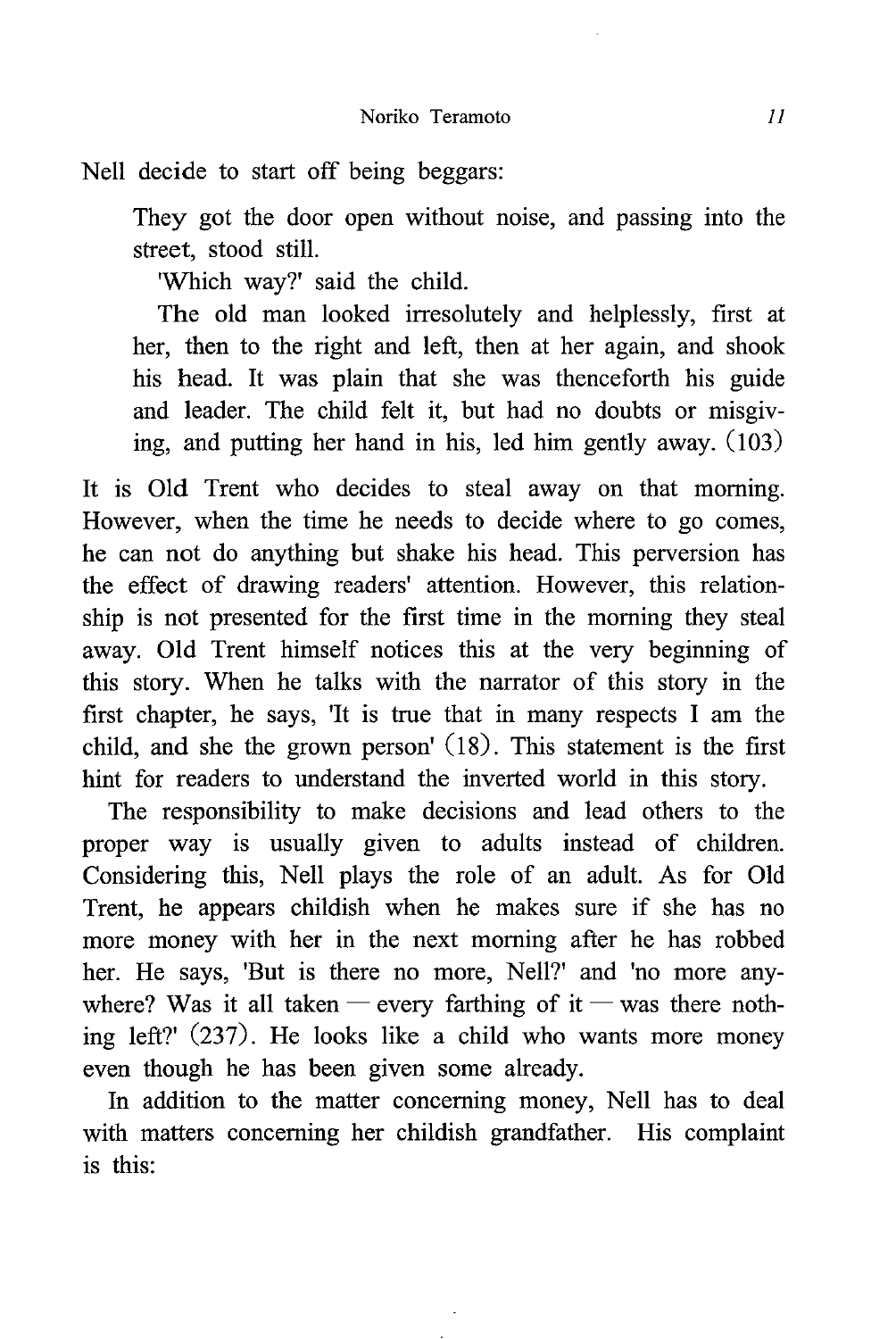Why did you bring me here?' returned the old man fiercely. 'I cannot bear these close eternal streets . We came from a quiet part. Why did you force me to leave it?' (ibid)

Here we remember who decided to steal away for the first time — Old Trent . He complains to her in spite of the fact running out of the house was his suggestion. As Matsumura has pointed out, Old Trent is one of those parents who are not able to accept his child's good will as it is.<sup>4</sup>

Taking a look at Old Trent's actions after Nell's death, we can see one of her inversions. He cannot accept her death or believe she is not with him:

And thenceforth, every day, and all day long, he waited at her grave for her. How many pictures of new journeys over pleasant country, of resting-places under the free broad sky, of rambles in the fields and woods, and paths not often trod  $-$  how many tones of that one well-remembered voice  $$ how many glimpses of the form, the flattering dress, the hair that waved so gaily in the wind — how many visions of what had been, and what he hoped was yet to be  $-$  rose up before him, in the old, dull, silent church! (546)

It means that Nell is still his hope to live even after she is dead. Saying 'She will come to-morrow!' (ibid), waiting for her to come is his only purpose to live, which is totally impossible. This confusion and unreasonable hope by him describes one of the inversions concerning Little Nell's nature. The person who cannot do anything any more, Nell, is still given the role of guiding a person. Nell is described as if she were alive when she is dead. The nature of her is inverted.

As I have shown above, there are many perversions about Nell and Old Trent. Many critics have argued this perversion is just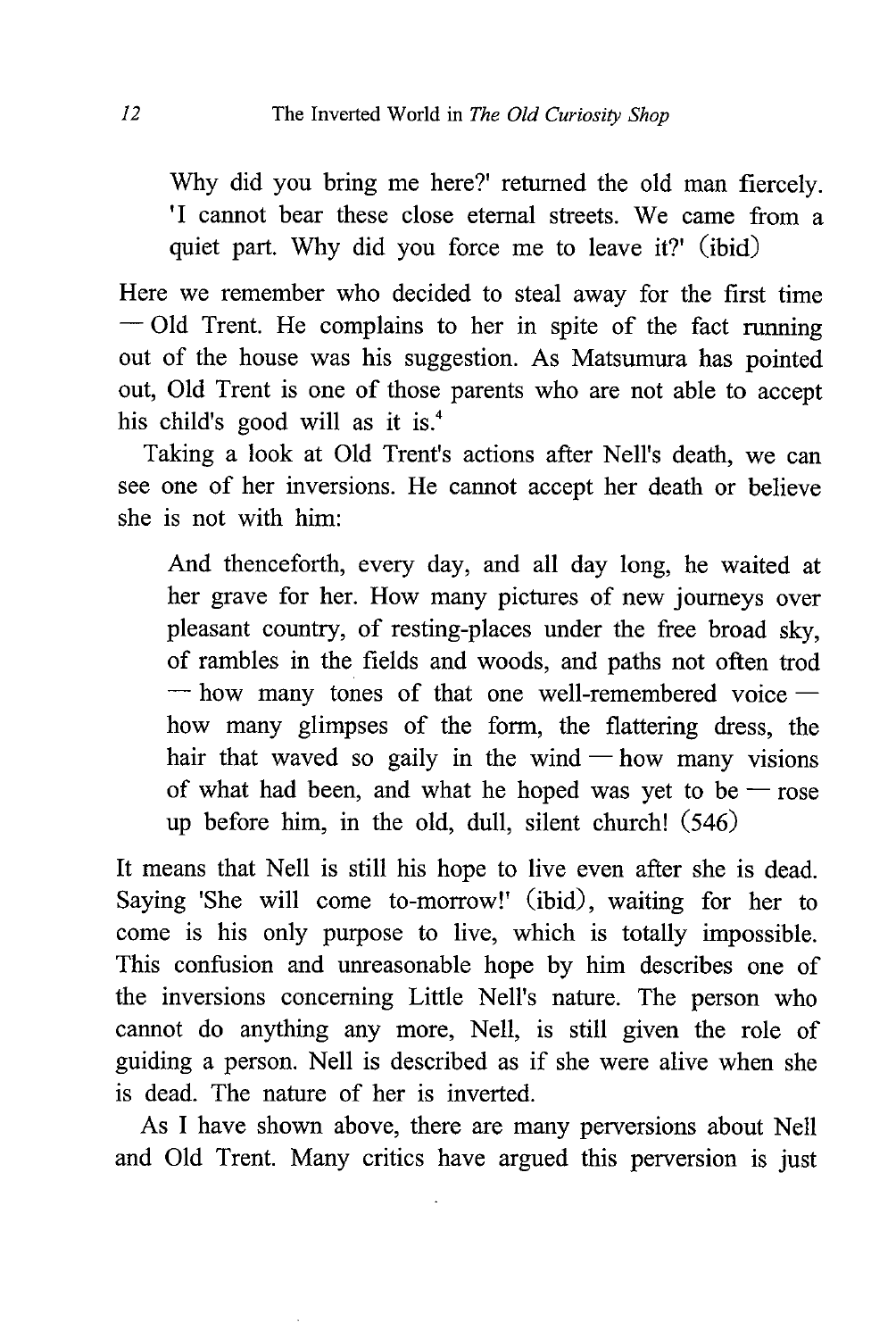#### Noriko Teramoto 13

the same as the relationship between Dickens and his father, which may be true. However, the connection between Nell and her grandfather has more meaning than just the revelation of his experiences. These are Dickens's devices to make readers feel uneasy as they proceed reading this story. The uneasiness makes them read on and on, as Dickens expected them to do.

## 4. Others

More inversions can be seen in the text. First, paying attention to Kit will be necessary. What makes him stand out more is the connection with Qui1p. The relation between the two is quite strange in this text. Quilp is unable to bear the sight of Kit and always wants to cheat him. Qui1p does not like others (except for Tom Scott) yet usually he is not attached to them, for when he threatens them, they are too afraid to oppose him and he easily controls them. However, Kit (and Tom also) is not a timid person, which irritates Qui1p. He insists on deceiving Kit throughout the story. Because he is the only person to whom Qui1p is attached, the relationship between the two stands out. The way he is delighted when Kit is placed in jail is considered to be crazy. He is 'certainly entertaining himself with vocal exercise' that is 'rather a kind of chant than a song' (461). Every time he reached the end of the chant, he bursts into 'a shriek of laughter' (462) and begins chanting again. The way he shows his violence against a huge figure which he regards as Kit can also be said to be full of insanity. This again shows Quilp's peculiarity, which I mentioned before. Also, it certifies Kit's uniqueness and importance.

The next inversion is about Mr Sampson Brass and Miss Sally Brass. Referring again to the book The Reversible World, it shows some examples about the perversion between a male and a female: a hen sitting on a cock, women causing war, and a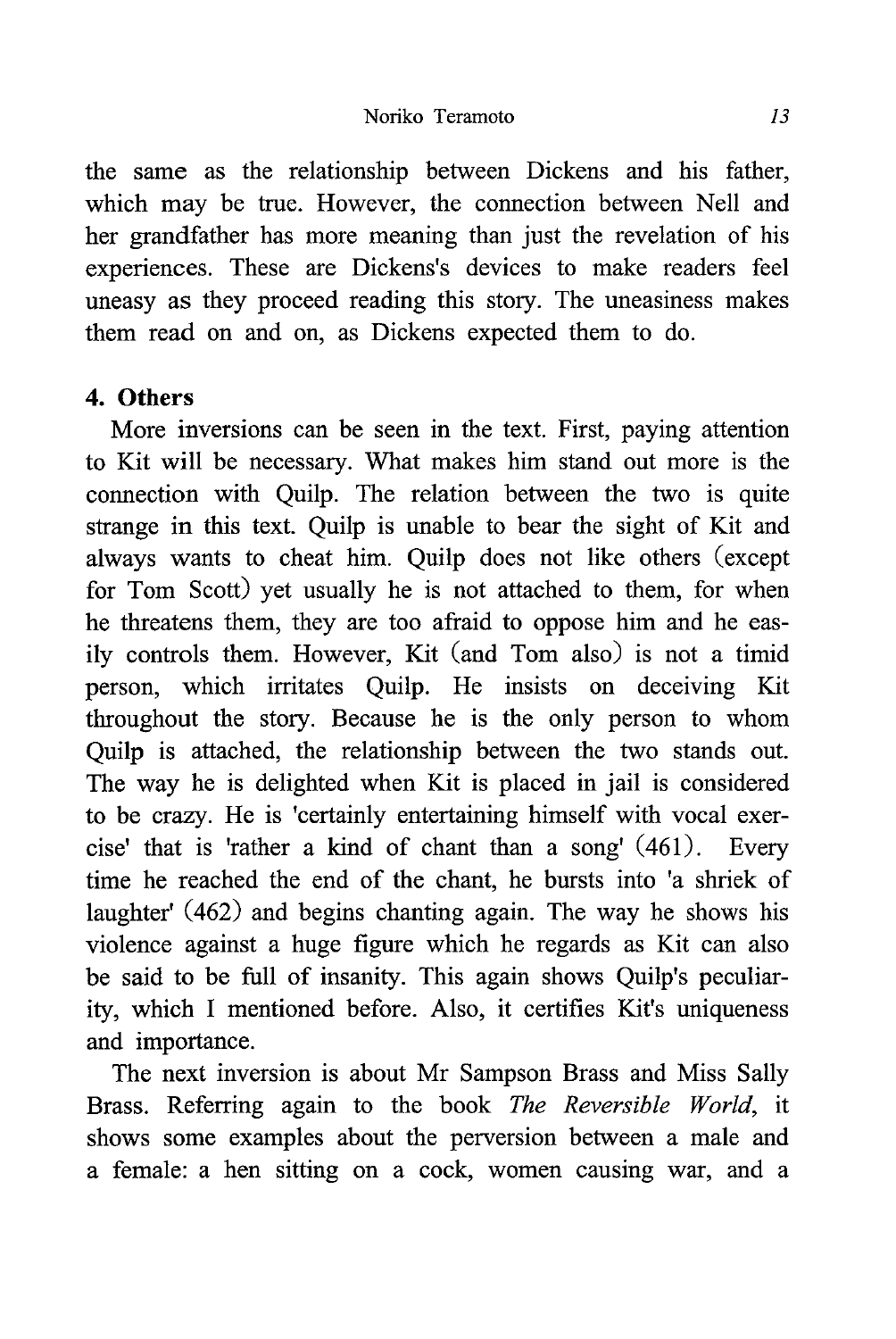husband spinning and a wife being armed.' These perverted hierarchies can be applied to Mr and Miss Brass. The difference between the two is clearly described in their appearances. Despite the fact that Mr Brass is the owner of his company, his face or figure is not described. On the contrary, his sister Sally attracts readers' attention. There are concrete descriptions of her complexion which is 'rather a dirty-sallow'; her voice which is 'deep and rich in quality, and, once heard, not easily forgotten'; her usual dress which is 'a green gown, in colour not unlike the curtain of the office window' and has 'a peculiarly large and massive button'  $(251)$ ; and her way of working which is 'like a steam engine' (257). Dickens's paying attention to Sally is incomparable with Sammy. It gives us a specific image of Sally and makes Sally superior to Sammy.

Their inverted power relationship is clearly described when they are first introduced to readers. When Miss Brass says, 'The business wouldn't go on very long, I expect, without me', and 'Don't you be a fool and provoke me , Sammy, but mind what you're doing, and do it' (253), Mr Brass cannot do anything but obey her. In fact, he is 'at heart in great fear of his sister' (ibid). Dick's word may conclude their connection: 'Bless you, he'd never do anything without her' (434). They seem to know their vertical status towards each other and accept it. It means they accept the inversion without any doubt. In other words, the inversion naturally functions in this text.

When we take a look at Marchioness, we can find some inversions as well. She does not have a name, and the reader does not discover her origin or her age. She is apparently of low social standing. However, the name Dick, who feels much sympathy for her and becomes friends with her by playing cards, gives to her is 'Marchioness', which is usually for a person who is higher in society.<sup>6</sup> In other words, the meaning her name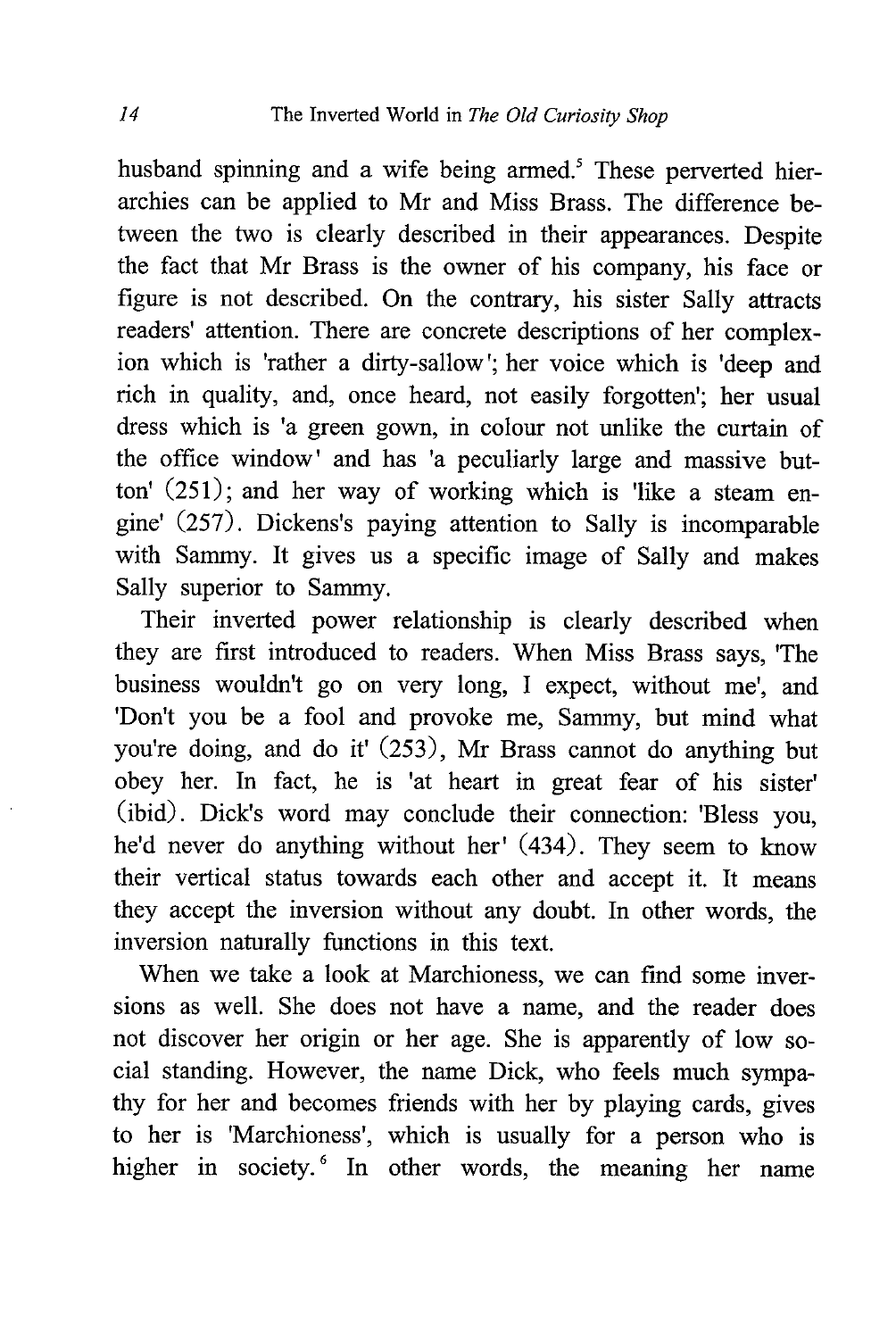delivers is opposite to her situation.

These inversions I argued in this chapter are described as layers that cover the whole story. They emphasize the importance of them in this text. At the same time, they strengthen my arguments in the last three chapters.

## Conclusion

As I have argued throughout this thesis, there are many inversions in The Old Curiosity Shop. They cover the whole story forming many layers and that certifies their importance. Dickens uses inversions as a tool to make readers continue reading. For example, he uses Tom Scott's standing upside down in order to make readers feel a sense of familiarity, Quilp's unbalanced body to make them feel uneasiness, the perversion between Nell and Old Trent to make them worry about their future, and the others to strengthen the inverted world inside the story. Thus, every one of them has a different role to grudge his readers' minds.

Of course, these inversions are also described in order to criticize people who were at the top of society in Dickens's era. Inversions concerning Qui1p and Mr and Miss Brass are the symbolic ones. They represent Dickens's opinions that people at the top of the society have an obligation to improve society, but they do nothing. He illustrates inabilities and the wickedness of them clearly by those descriptions. Furthermore, he criticizes them by describing Quilp's failures and Mr and Miss Brass's loss of their positions. Also, the perversion between Nell and Old Trent shows Dickens's criticism. His advocacy is that a parent is unable to protect his child and, what is worse, he leads the child to misery. This criticism includes his disapproval of his father. Dickens worked at a factory in his childhood for a few weeks because of his father's inability to control his money spending habits. He was so shocked by this experience and it made him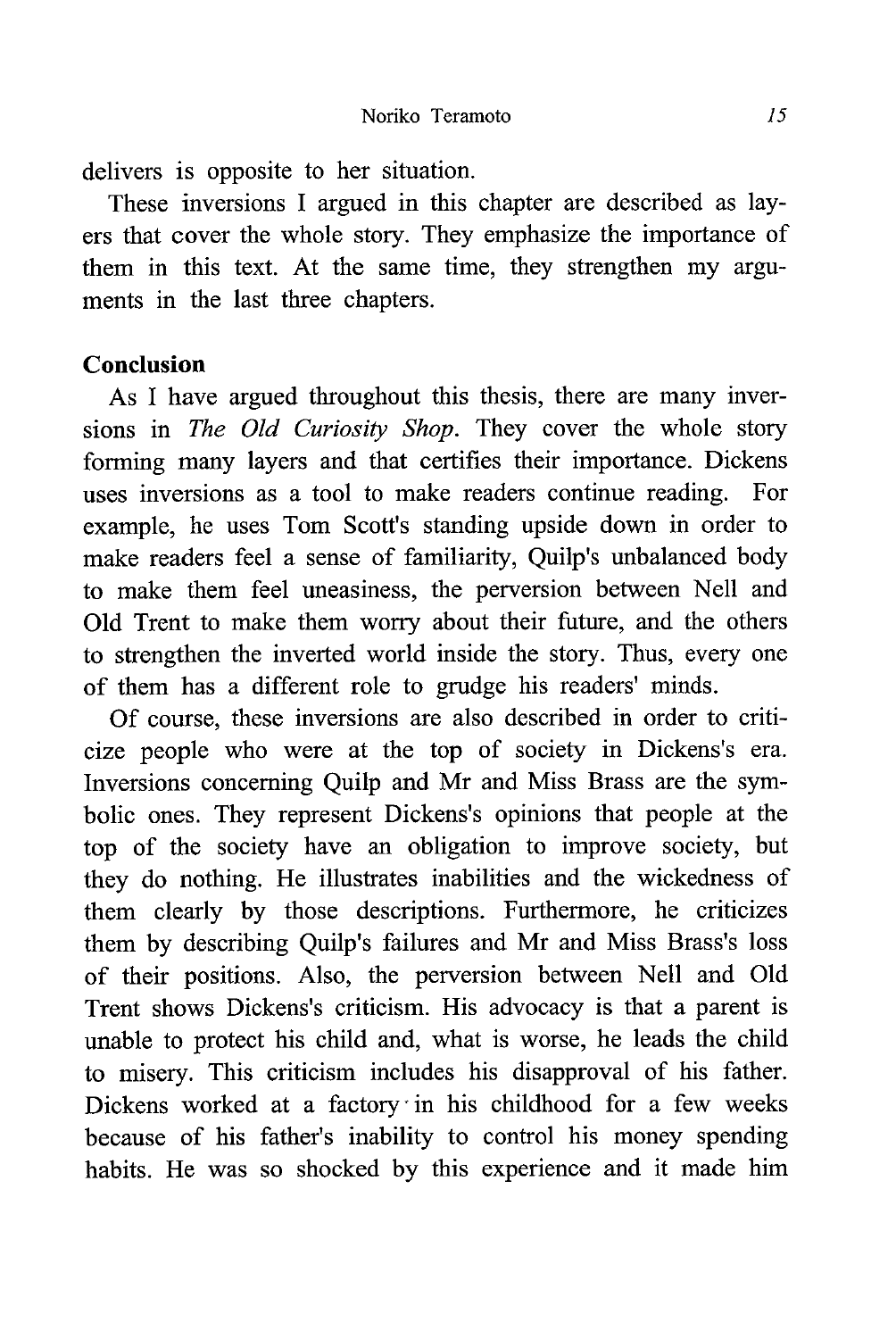have think that his father was responsible for caring for his family but was unable to do so.' The perverted relationship between Nell and his grandfather conveys his denial of the adults and hope for the children in society.

Among those inversions in The Old Curiosity Shop, the most important and symbolic one is Tom Scott's standing on his head and tumbling. His inversion and his extraordinary success are described in a symbolic way. In my point of view, he symbolizes the people at the bottom of the hierarchy in the society of Dickens's time. His standing upside down is a very hard act to do. It symbolizes poor people who are forced to live with terrible surroundings. Tom Scott does not say many words and it means that people can not speak their feelings freely in the society of Dickens's time. They were oppressed and treated very severely. Although they wanted to run away, they did not have any choice but to obey people in the upper class. Dickens himself was one of them who was unable to do anything but obey the law and was at the mercy of his father and people in the upper class. He knew what oppressed people would think and wanted to brighten them up. The direct description that Tom Scott is the only person who succeeds at last is illustrated as the most striking fact to cheer them up. Thus, Dickens uses many inversions in The Old Curiosity Shop to express his criticism and hope at the same time.

#### NOTES

- 1. For example, Komatsubara mentions this. I explained about this argument in my words consulting his opinion.
- 2. Komatsubara describes his affection toward Qui1p in his book. He states 'he is fed up with Nell but he never feels bored with Quilp.' He also says, 'among all the characters in The Old Curiosity Shop, the most energetic person is Quilp' (Komatsubara 121).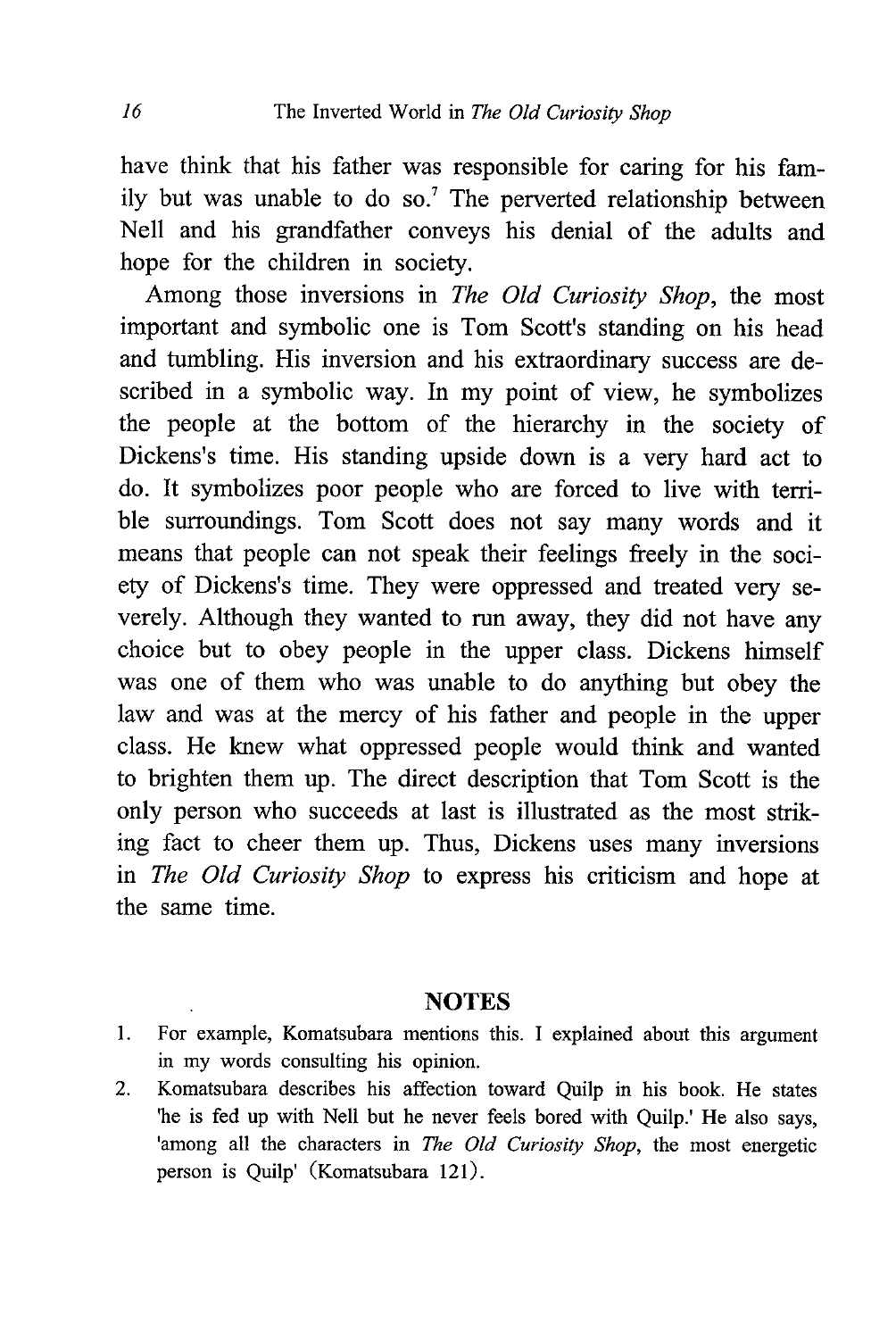#### Noriko Teramoto 17

- 3. There are many pictures that show inverted relationships in The Reversible World. There are drawings concerning the vertical relationships not only about human beings and beasts, but also the one between beasts. See pp. 44-47 for more detailed information.
- 4. Matsumura discusses the parent figure in Victoria-chou no Bungaku to Kaiga [Literature and Art in Victorian Period]. On stating the figure, he pays attention to Dombey and Son. He describes a typical father in Dickens's novels as 'a self-centered and irresponsible father who has no ability to accept any goodwill, zeal and sincerity from his son' (Matsumura 13).
- 5. See pp. 44-47 in The Reversible World.
- 6. Dick Swiveller gives the servant her name when they start a card game. After teaching her the rules, he says, 'To make it seem more real and pleasant, I shall call you the Marchioness, do you hear?' and she nods (432). Thus, the servant-girl who had no name was given her name. In the end of this novel, she gets another legal name, Sophronia, but Dick keeps calling her the Marchioness 'from first to last' (553).
- 7. It is said that his father visited Dickens and bothered him for some money many times after he had been recognized by the public as a great writer. Many critics argue that the model of Old Trent is no doubt Dickens's father, John Dickens.

#### WORKS CITED

- Babcock, Barbara A., ed. The Reversible World: Symbolic Inversion in Art and Society. Ithaca: Cornell U. P., 1978.
- Dickens, Charles. The Old Curiosity Shop. London: Penguin Classics, 2000.
- Fielding, K. J. Charles Dickens: A Critical Introduction. London: Longmans, 1965.

Ford, George H. Dickens and His Readers. New Jersey: Princeton U. P., 1955.

Horton, Susan. "One Reader Reading: The Reader in The Old Curiosity Shop." 1981. Charles Dickens: Critical Assessments II. 4 vols. Ed. Michael Hollington. East Sussex: Helm Information, 1995. 382-392.

Koike, Shigeru. Dickens to tomoni [With Dickens]. Tokyo: Shobunsha, 1983.

Komatsubara, Shigeo. Dickens no Sekai [The World of Dickens]. Tokyo: Mikasa Shobo, 1980.

Matsumura, Masaie. Dickens no Shousetsu to sono Jidai [Dickens's Novels and Their Time]. Tokyo: Kenkyusha Press, 1989.